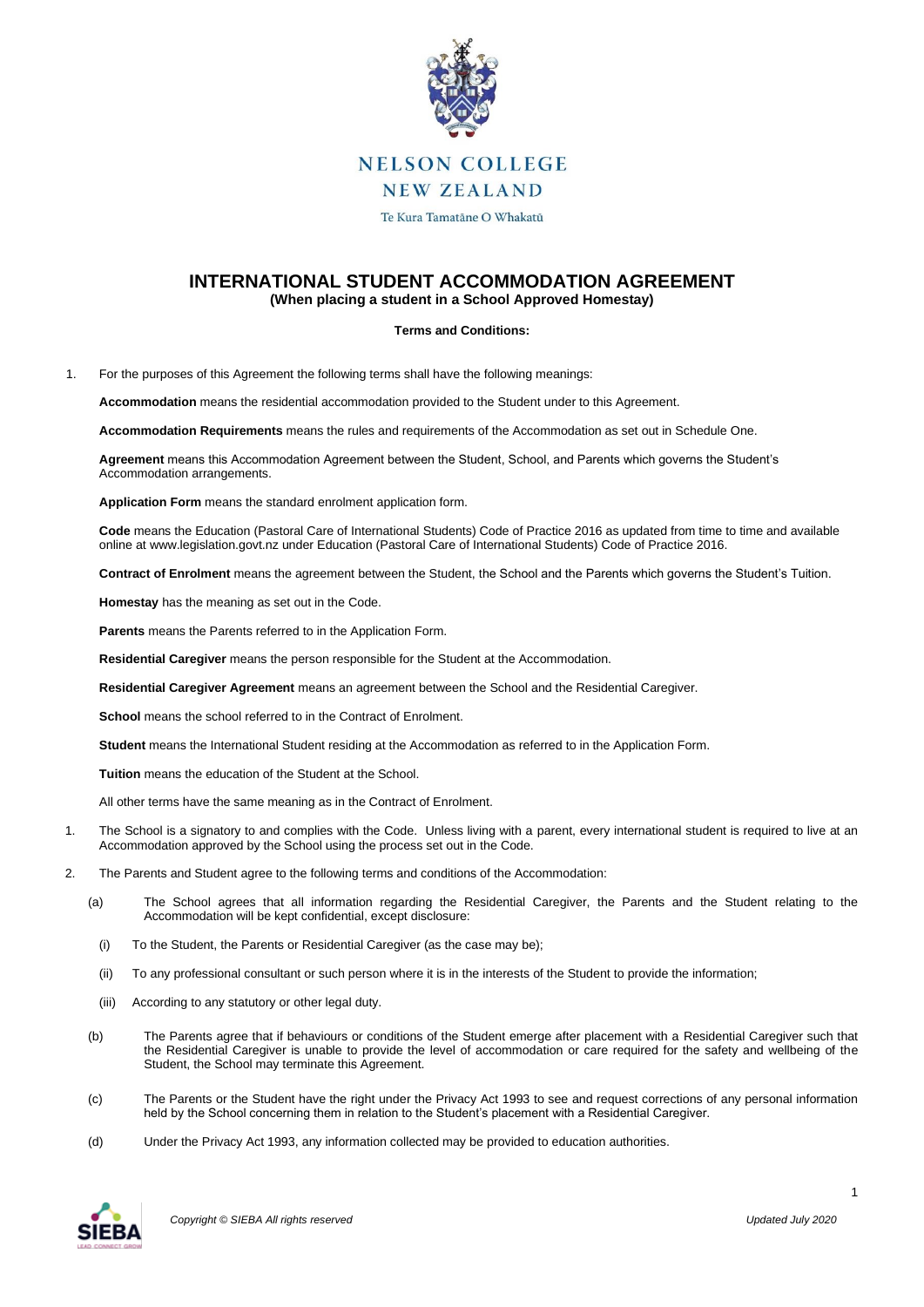- (e) These terms and conditions may be changed by the School (acting reasonably) upon reasonable notification from time to time and will continue to apply until notified otherwise.
- 3. If the Parents provide misleading information or fail to disclose information about the Student prior to placement with the Residential Caregiver and during the term of the Homestay the School may (in its sole discretion):
	- (a) Charge the Parent such fees as required to pay for extra requirements due to providing misleading information or the lack of disclosure; or
	- (b) Terminate this Agreement.
- 4. The initial appointment and ongoing engagement of the Residential Caregiver is subject at all times to:
	- (a) the Residential Caregiver and the School entering into a Homestay Carer Agreement or a Designated Caregiver Agreement; and
	- (b) the School's usual requirements and policies relating to the Accommodation.
- 5. The School will ensure that to the best of its ability:
	- (a) The Accommodation provides a safe, positive and healthy environment for the Student and complies with the Code;
	- (b) The Residential Caregiver's appointment has not involved any form of gift (financial or otherwise) to or from a third party;
	- (c) The appointment of the Residential Caregiver does not represent any actual or perceived conflict of interest, and that any possible conflict of interest has been notified to the School;
	- (d) The Residential Caregiver will take all reasonable steps to ensure the Student's compliance with New Zealand laws (including, where appropriate, informing the Student of such laws), and will immediately report any possible legal breach to the School; and
	- (e) The Student only engages in lawful, responsible and positive recreational activities outside of School.
- 6. Unless otherwise agreed in writing by the parties, the Parents agree for the Student to travel and stay overnight within New Zealand in the care of their Residential Caregiver for not more than seven days where the travel does not involve the Student participating in any adventure activities or extreme sports, or result in the Student missing any scheduled school days.
- 7. The School will seek specific written agreement from the Parents for travel or overnight stays of more than seven days or that results in the Student missing any scheduled school days.
- 8. The Student will seek specific written agreement from the School before the Student, being a Student of any age, participates in any activities which are considered to be adventure activities or extreme sports. The School will only give such Agreement where approved by the Parents.
- 9. The School may take such measures as it considers appropriate (acting reasonably) to monitor compliance with the Code. This may include regular check-ins with both the Student and the Residential Caregiver.
- 10. Unless otherwise agreed in writing, the Student will be entitled to start their Homestay at the Accommodation 5 days before the Period of Enrolment (as that term is defined in the Contract of Enrolment) starts and 5 days following the end date of the Period of Enrolment (as that term is defined in the Contract of Enrolment). Should this Agreement be terminated before the expiry of the Period of Enrolment the Student will be required to move out of the Accommodation immediately. The School may, at its sole discretion, and without being required to do so, extend the time for the Student to move out of the Accommodation. Any such extension shall be given in writing and shall be without prejudice to the School's right to later insist that the Student immediately move out of the Accommodation.

#### **Expectations**

- 11. The Student will comply at all times with the Accommodation Requirements and the Parents shall work with the School to ensure such compliance.
- 12. In the event that the Student is removed from a Residential Caregiver for any reason, the School will take all reasonable steps to find, over a reasonable period of time (as determined by the School in its absolute discretion), appropriate alternative approved Accommodation for the Student.
- 13. The Student will treat the Accommodation with due care and respect and the Student is liable for costs associated with repairing any damage caused to the Accommodation by the Student. For avoidance of doubt, the School is not responsible for any damage caused to the Accommodation by the Student.

**Fees**

14. The Parents must pay all accommodation fees to the School according to the School's fee schedule as defined in the applicable Contract of Enrolment.

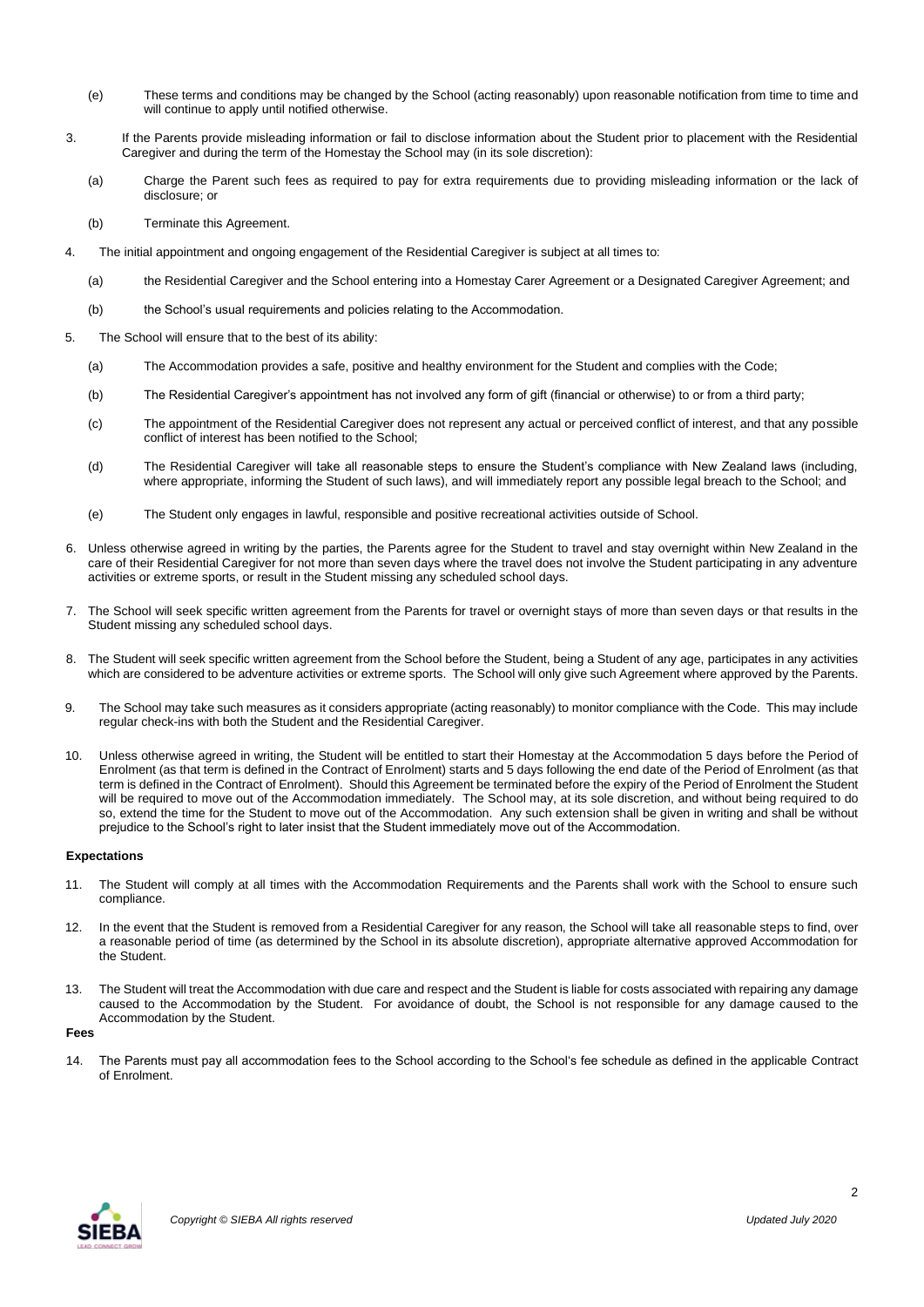## **Termination**

- 15. The School reserves the right to terminate this Agreement if the Student is in breach of the Accommodation Requirements.
- 16. If the Student is suspended, expelled or excluded from the School, the parties agree that this shall constitute a breach of the Accommodation Requirements and this Agreement may be terminated as a consequence.
- 17. Where this Agreement is terminated, fees may be refunded in line with School Policies.

#### **General**

- 18. This Agreement shall be construed and take effect according to the non-exclusive laws of New Zealand. In relation to any legal action or proceedings arising out of or in connection with this Agreement, the Parents:
	- (a) submit to the non-exclusive jurisdiction of the Courts of New Zealand; and
	- (b) agree that proceedings may be brought before any Court including any forum constituted under the Arbitration Act 1908 within New Zealand, and waive any objection to proceedings in any such Court or forum on the grounds of venue or on the grounds that the proceedings have been brought in an inconvenient forum.
- 19. Notices given under this Agreement must be in writing and given to the addresses set out in the Application Form. Those sent by post will be considered to have been received ten (10) days after posting. The Parties agree that email correspondence is a suitable means of communication and emails will be considered to have been received when acknowledged by the party or by return email.
- 20. This Agreement contains the entire understanding of the parties and overrides any prior promises, representations, understandings or agreements.
- 21. The parties acknowledge that prior to signing this Agreement, they have had the opportunity to seek independent legal advice about its content and effect.

#### **Disputes**

22. The parties agree that any dispute in relation to this Agreement will be resolved in line with the Code and the School Policies.